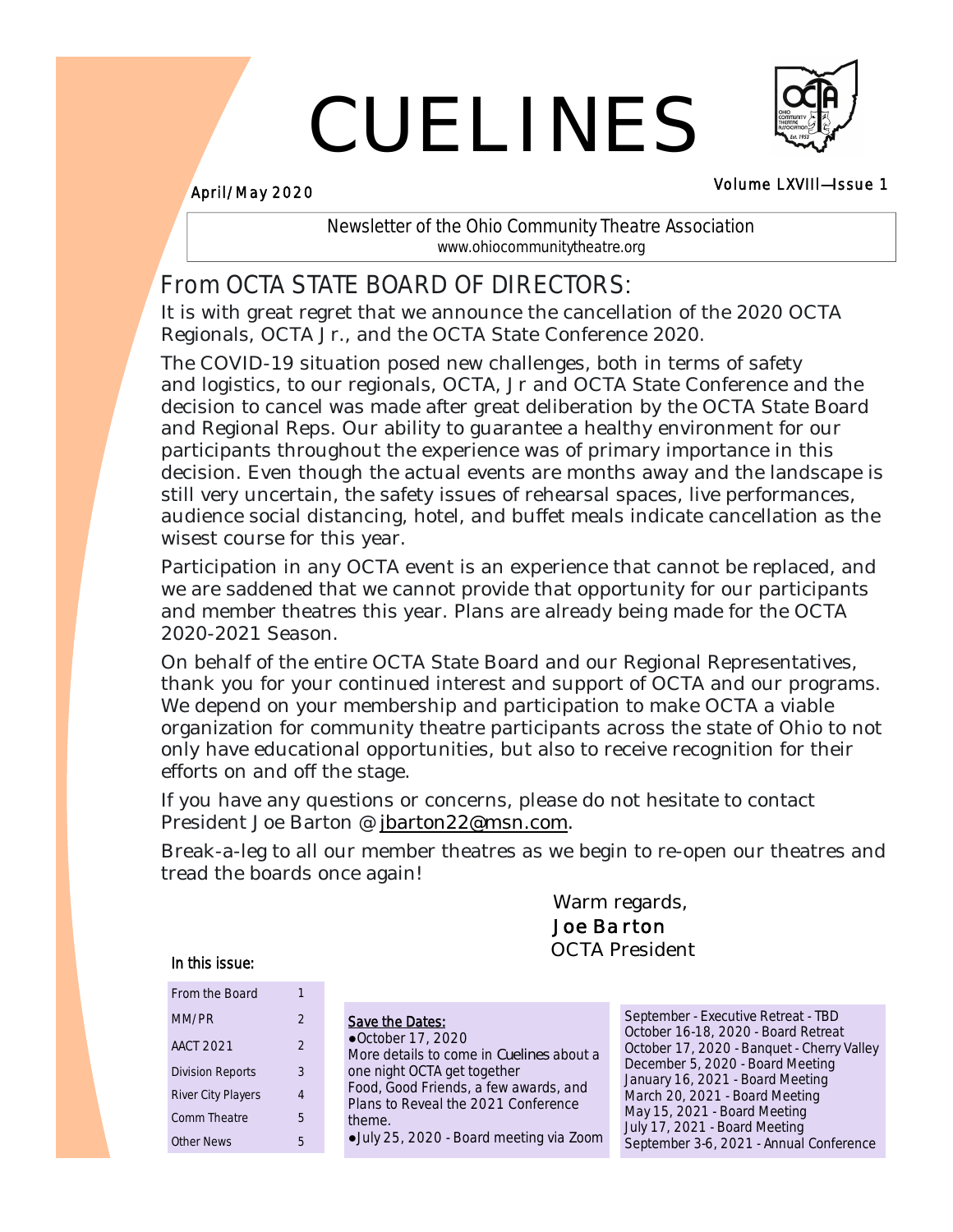| <b>CUELINES EDITOR</b><br><b>Christi Thomas</b><br><b>ADMINISTRATIVE OFFICE</b><br>Aara Wise<br>464 Sherwood Downs Road S<br>Newark, OH 43055<br>octa1953@gmailcom<br><b>BOARD OF DIRECTORS</b><br><b>Joe Barton</b><br>President<br>■ Jesse Bernal<br><b>1st Vice President</b>                                   | MM/PR: Planning vs. Reality<br>from Mendell Hibbard<br>Hello everyone! The MM/PR division (marketing, membership<br>and public relations) has been quite busy laying the<br>groundwork for some "face time" with our member theatres.<br>Plans were developed and now we have an updated OCTA<br>brochure to give to the membership and potential new theatre<br>members. The brochures were completed and the members of<br>the MM/PR division were ready to begin the project of visiting<br>every member theatre this year. |
|--------------------------------------------------------------------------------------------------------------------------------------------------------------------------------------------------------------------------------------------------------------------------------------------------------------------|--------------------------------------------------------------------------------------------------------------------------------------------------------------------------------------------------------------------------------------------------------------------------------------------------------------------------------------------------------------------------------------------------------------------------------------------------------------------------------------------------------------------------------|
| Mendell Hibbard<br>2nd Vice President<br><b>Ray Lebowski</b><br>3rd Vice President<br>Susan Barzda<br>Secretary<br><b>Conference Chair</b><br>Dan Maloney<br><b>AT-LARGE BOARD MEMBERS</b><br>Kathie Brennan<br><b>Millie Butts</b><br><b>Gladys Haney</b><br><b>Wayne Kirsch</b><br>Dawna Kornick<br>Jane Mancini | All was moving along nicely until the weather forced us to<br>cancel the January State Board meeting (where we were going<br>to unveil the new brochure). Then, the coronavirus event<br>reared its ugly head which put a stop to any type of<br>gatherings, including any theatre business meetings. And<br>here we are riding out the storm like everyone else.                                                                                                                                                              |
| Jason Neymeiyer<br><b>Thom Ogilvie</b><br><b>Robert Weidle</b><br>Carissa Sloan<br><b>Bob Welly</b><br>Aara Wise<br>REGIONAL REPRESENTATIVES<br><b>CENTRAL</b><br>Sue Rapier<br>Donnie Lockwood                                                                                                                    | We don't know when we will get the opportunity to visit you --<br>it may have to wait until this fall. It remains our intent to<br>attend one of your regular business meetings (either at your<br>individual theatre or your regional delegate meeting). Our goal<br>is for every member theatre to put a name and a face to a<br>State Board member in addition to the regional<br>representatives. We plan on having the OCTA brochure in our                                                                               |
| <b>EAST</b><br><b>Machelle Miller</b><br><b>Christy Rahrig</b><br><b>NORTH</b><br>Jason Chandler  Donna Jean Evans<br>Deb Wentz                                                                                                                                                                                    | hands to distribute to our members. It describes the many<br>programs that OCTA sponsors and we encourage the member<br>theatres to take advantage of all that OCTA provides.                                                                                                                                                                                                                                                                                                                                                  |
|                                                                                                                                                                                                                                                                                                                    |                                                                                                                                                                                                                                                                                                                                                                                                                                                                                                                                |
| <b>NORTHEAST</b>                                                                                                                                                                                                                                                                                                   | It's a run for the races<br>from Christi Thomas                                                                                                                                                                                                                                                                                                                                                                                                                                                                                |
| Andrea Anderson<br><b>Rhonda Gallagher</b><br>Nicole Paumier Michelle Taylor                                                                                                                                                                                                                                       | This COVID-19 seems to have its grip on everyone and AACTFest<br>2021 is no different. AACT has decided AACTFest 2021 will be by<br>invitation, thus allowing all the states and Regions to cancel their                                                                                                                                                                                                                                                                                                                       |
| <b>NORTHWEST</b><br>Jeffrey Albright Inge Klopping                                                                                                                                                                                                                                                                 | festivals.                                                                                                                                                                                                                                                                                                                                                                                                                                                                                                                     |
| Brittany Kupresanin Rebecca Schmidt                                                                                                                                                                                                                                                                                | The basic idea is that any theater may submit an application to do                                                                                                                                                                                                                                                                                                                                                                                                                                                             |
| SOUTHEAST<br>Janis Carnahan Frances Gibser<br><b>Billie Harmon</b>                                                                                                                                                                                                                                                 | an excerpt between July and October (an excerpt is 60 minutes<br>with 10 minutes to set up and 10 minutes to tear down). An AACT<br>committee will choose 25 shows from those submitted and send out<br>two adjudicators to see your excerpt between November 1 and                                                                                                                                                                                                                                                            |
| <b>SOUTHWEST</b><br>John Masterson<br>Kevin Noll<br>Amy Sullivan                                                                                                                                                                                                                                                   | March 31. From those 25 shows they will narrow down the field to<br>12 and those 12 will be invited to Louisville for the national festival<br>(June 14-19, 2021).                                                                                                                                                                                                                                                                                                                                                             |
| <b>WEST</b><br>Niccole Amersdorfer<br><b>Christi Thomas</b>                                                                                                                                                                                                                                                        | The specific guidelines will be coming out in June and all your<br>questions will be answered (i.e. do we have to be<br>an AACT member to submit or does the show                                                                                                                                                                                                                                                                                                                                                              |
| www.octa1953.org                                                                                                                                                                                                                                                                                                   | have to be a part of our current season?) and I<br>will have a contact to help with any other                                                                                                                                                                                                                                                                                                                                                                                                                                  |

to Louisville, you will be helped a bit with funds from AACT. Watch for more info on the OCTA website soon!

questions. I do know that if you are chosen to go

- 100mm - 100mm - 100mm - 100mm - 100mm - 100mm - 100mm - 100mm - 100mm - 100mm - 100mm - 100mm - 100mm - 100<br>- 100mm - 100mm - 100mm - 100mm - 100mm - 100mm - 100mm - 100mm - 100mm - 100mm - 100mm - 100mm - 100mm - 100

OF COMMUNITY THEATRE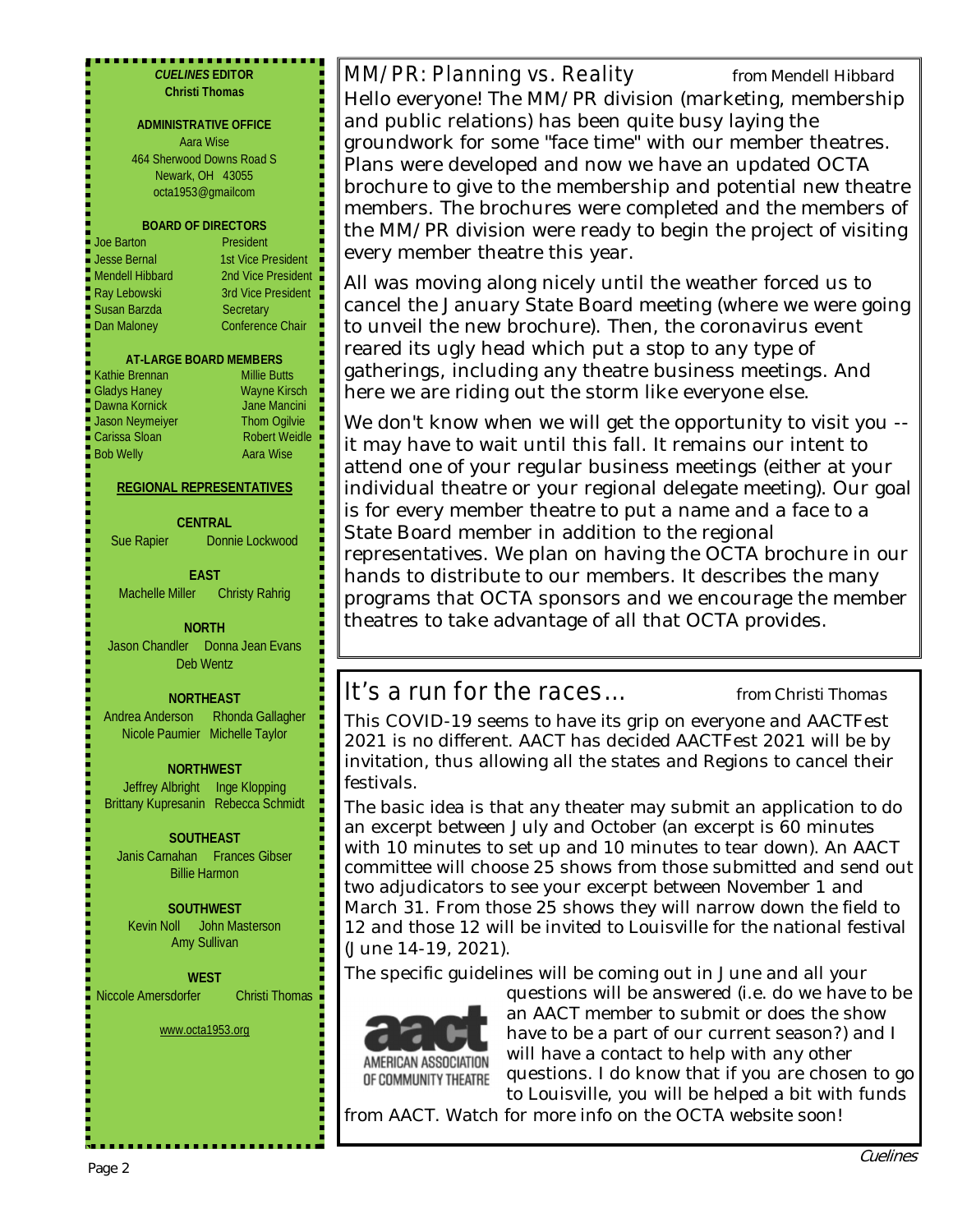# March Division Reports

**Administrative Division** – Susan Barzda reported that the Admin Division had four members present via ZOOM on March 21. Copies of proposed changes to four Admin division policies were emailed to the board members and regional reps so they can review them before voting on them. We decided to defer voting on the changes until the May meeting. The Hall of Fame nomination form has been updated and needs to be placed on the OCTA website. Division members also reviewed an Executive board motion that will be raised later in today's meeting. The division has decided to wait until the May 16 meeting before deciding on whether changes need to be made in the procedures for the Spirit of Community Spirit Award, the Hall of Fame Award, Community Theatre Month in June, and Board Elections due to the Coronovirus pandemic. An online vote was taken by the board as a motion and a second from the MMPR Division to accept the River City Players for membership in OCTA. They paid the \$65 fee, and were formerly members. There were 16 board members and 7 regions voting yes; there were 3 abstentions, and no "no" votes, so the motion passed. -- *Susan Barzda, Secretary and Admin Division Chair*

**Fundraising Division**- Jai Furlong Pierce reported that the Fundraising division is working on a Christmas in July Fundraising event with Santa using Robert Weidle as Santa to request donations for OCTA. They are also asking for personal monetary contributions to be made to OCTA. Jai has requested a roll of stamps to use for the patron mailings. Aara Wise will get him a roll. - *Jai Furlong Pierce, 3rd Vice President and Fundraising Division Chair*

**MMPR Division**- Mendell Hibbard reported his division discussed other issues. He requested that he be given copies of all applications for membership so his division could collect the necessary information about the theatres. He reported that *Cuelines* is accessible to anyone via our website, so anyone who wants to read *Cuelines* or print *Cuelines* can do so from our website. Christi Thomas needs information for *Cuelines*, so please send her things to post and articles. Dawna Kornick requested a certificate congratulating Hudson Players on their 75th Anniversary mailed to them. Aara will send it to them. —*Mendell Hibbard, 2nd Vice-President, MMPR Division Chair*

**Programming Division**- Jesse Bernal reported that his division discussed regionals, dates, conference, and options that could be made if the social distancing and meeting restrictions continue through this spring or summer. Dan Maloney reported on the progress of the 2020 State Conference and possible workshops that are being scheduled. There is one from a professional vocalist on using correct vocal techniques; one on Authentic Aging using wigs and makeup (with makeup kits for sale); an L.A. actress will present a workshop on Auditioning; and a workshop on Unarmed Stage Combat will be planned. Other workshops may include information on playwriting, marketing and finance, sexual harassment and codes of conduct. Regional packets will be posted on the website, and emailed to theatres and delegates. The forms are not fill-able. Some regional entry forms may be available. The SW region is moving to google forms, like a survey. Dan will get Aara information from Amanda regarding the hotel. Adjudicators are asked if they are willing to work for free. \$50 is the maximum fee for regionals. Responders need to be paid to deduct their mileage. Contact Dawna Kornick and / or Robert Weidle regarding responder fees. —*Jesse Bernal, 1st Vice-President, Program Division Chair*

Welcome New Theaters

River City Players New Albany Community Playhouse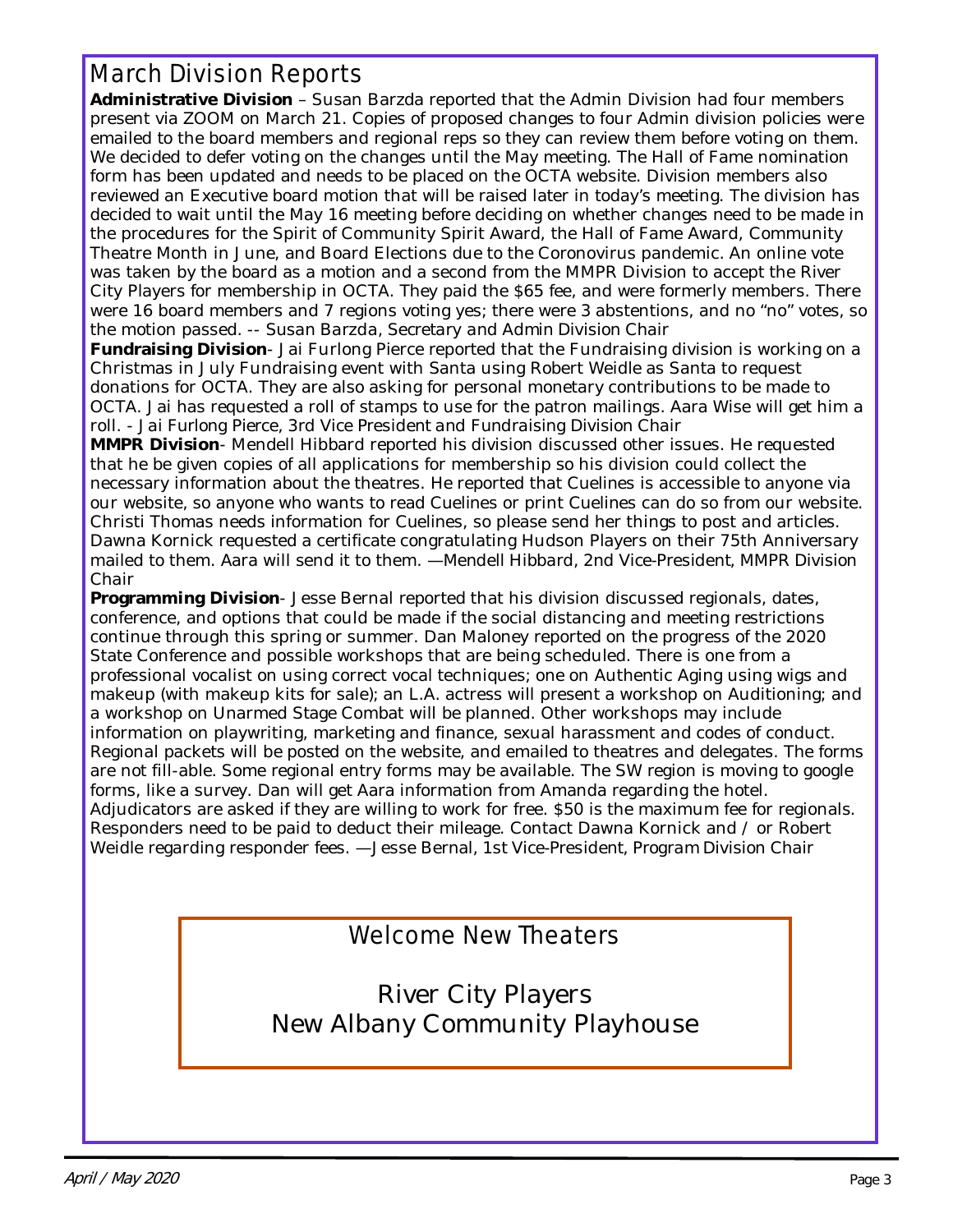River City Players *from Julie Howard on March 30*

*Her braces-filled smile is beaming as she walks into the audition room, nervous, even though she knows all of the people in the room. Auditioning is hard, so she has practiced her song for days. Some of the kids in the waiting room were new faces, some friends, and they seemed nervous too. One boy was auditioning for the first time ever. The show will be so much fun no matter what role she is assigned, but still, she wipes her sweaty palms on her jeans and takes a deep breath to sing, hoping for one of the roles she circled on the sheet. It won't matter though. Once the show is ready to raise the curtain, all that will matter is that she is performing with old and new friends together, and that they will do exactly as they have been rehearsing for months in front of a packed house.*

Unless it all goes away...which is what has happened in the past few weeks for theater folk as the need to minimize the spread of COVID-19 and has shut down theater productions just about everywhere. Sweaty palms at auditions, rehearsals, set building, tech plans, tickets purchased, all of the things that we love and work for… on hold. For our young performers, I felt particularly heartbroken. They had all been through the audition process, being brave and strong, and stepped out of their comfort zones to read, and sing, and talk to us. Really, that's the hardest part, the must un-fun part, only to have the best parts yanked away by social distancing. How do I tell them that even though they were cast, and even as school is canceled, and libraries, and sports teams, and church groups, and lessons, and all their activities are gone, the show will not go on. Well, I won't. I can't tell them that.

As director of *Peter Pan Jr.* for River City Players in Meigs County, Ohio, I decided to reach out to a Facebook group for kids' theater directors; "What do I do? And how do I do it?!" Within minutes (yes, minutes), I was chatting with a man from Hong Kong who directs students remotely in the Philippines using online conferencing and sharing tools. Wow! I immediately knew that *Peter Pan Jr.* was, again, a "GO"! After an enthusiastic meeting with our Musical Director, Amy Perrin, we were all in. We delivered scripts via porches, socially distanced drop-off, and mail; sent the rehearsal tracks via email and set a date for our first ever virtual rehearsal via Zoom Cloud Meetings.

I am happy to report that our first rehearsal was a success! We had almost our entire cast on the session as we went through some Zoom etiquette and formalities. Each actor was able to take the floor for introductions before we moved on to the read-through. Lots of smiles and laughs. Lots of old friends meeting new ones. The wonderful, serendipitous questions from curious and creative young minds, and leadership and encouragement from our veteran cast members. It did not hold the same electricity or physicality of an in-person rehearsal, but we felt the warmth, energy, and connection we all love about being with our theater families.

Will the show go on in June as scheduled? We just don't know. We have an alternate date late in the summer, but to be honest, it's not what matters *right now*. What matters is that we are feeling the love of our theater friends. We're feeling the exhilaration of a productive rehearsal. We're learning and growing and making something wonderful together! I cannot wait to see how this production unfolds. It will not be like anything that we have ever done before, and I know, I just know, that once these kids take the stage, our cast, crew, and audiences will experience a play that they will never forget!

## Looking for a few good Volunteers

The OCTA Board of Directors are looking for a volunteer or volunteers to chair the 2022 Annual Conference and future conferences. If you are interested, let a board member know. Not sure what a conference chair does? Join the 2021 steering committee for a look at what it takes to plan and execute this large annual event. To volunteer for the steering committee contact Gladys Haney or Aara Wise at octa1953@gmail.com.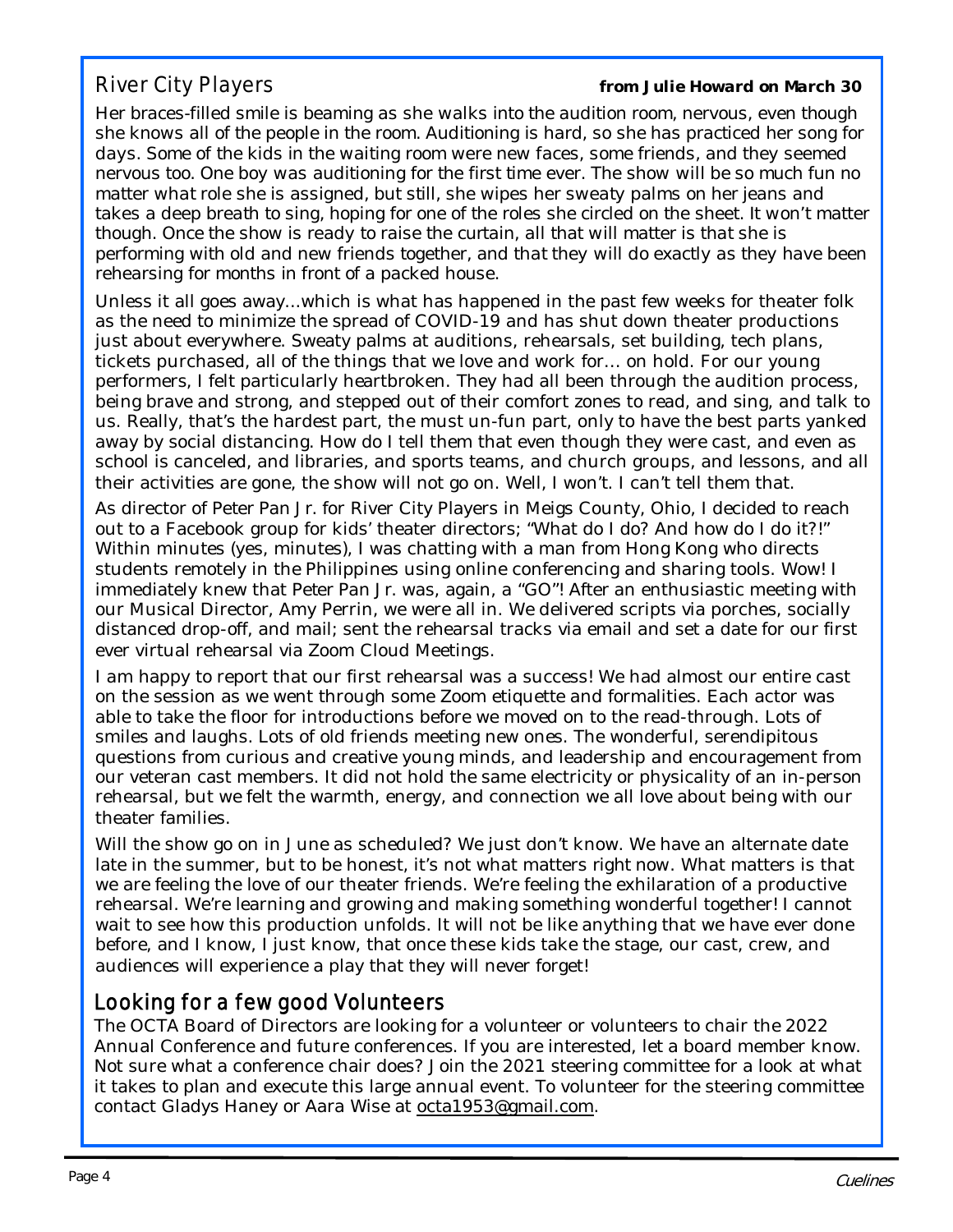# Community theatre and local school Relations – do they exist?

I'm Mendell Hibbard, and I'm one of the OCTA board vice presidents. I'm also a member of the Ohio Music Education Association (OMEA), and I intend to present a learning session at their state conference. I need your input to do this.

My topic concerns the relationship between a community theatre and a local school system. Does one exist? Is there a child's program at your theatre? Do you share space? Do you share resources? Do you share directorial/management issues? Do you not speak to them at all?

All these are legitimate questions to me. Schools have the task of producing shows with limited budgets and talent (sound familiar?). It seems to me that both programs are doing the same thing, only with different individual circumstances. I'm looking to discover whether or not we can or will help each other out.

Now, here is where YOU come in. Can you PLEASE send me some information about what your theatre is doing and NOT doing in cooperation with the local school system? If the answer to that is "We aren't doing anything with the schools," that's fine – I just need to know that. Is there a relationship with the school theatre? Is there a relationship with individuals in the school theatre? Do you share space/set/costume/ etc.? Does the school treat the community theatre like it's got the plague?

Please email me at hibbardm@ohiodominican.edu with your responses which will remain anonymous. THANK YOU for your consideration and feedback – I'll write another article after the session is over and tell you about how things went.

### Other OCTA News

Just because the Pandemic has forced the cancellation of our festivals it doesn't mean that OCTA's other services have been sidelined. The Script Library is available with many titles for perusal. Check out the website for a list of all the scripts OCTA has to lend.

The Speaker's Bureau is available for in-person or electronic meetings to share OCTA with your theater. As well as, answer those questions your theater always wanted to know.

Watch the OCTA website, www.octa1953.org, for logo items that can be purchased. Some items won't be returning, so get yours while still available.

As a member of the American Association of Community Theaters (AACT), member theatres of OCTA can take advantage of the many webinars that are being sponsored by the AACT. Some of the topics being covered are: Aging Make-up, How to Deal with Cancelling your Show in the Pandemic, To Stream or Not to Stream; that is the Question, Fundraising, How to Restart your Theater in this New World, and many more. Go to www.aact.org to see the times they are being offered and to sign up. It's free!

We would still like to remember those thespians that have left us this year. Please forward pictures to octa1953@gmail.com to be included in the 2019-2020 "In Memoriam." Look for it to be posted on the website in the Fall.

It's not too late to submit a Hall of Fame nomination for induction into the 2020 Hall of Fame. Applications can found on the website. Deadline is July 1.

Brochures, Websites, and Newsletters can still be submitted for judging during for the 2019- 2020 year. Deadline to enter is July 18. All entry forms are on the OCTA website under the title Festivals and Forms.